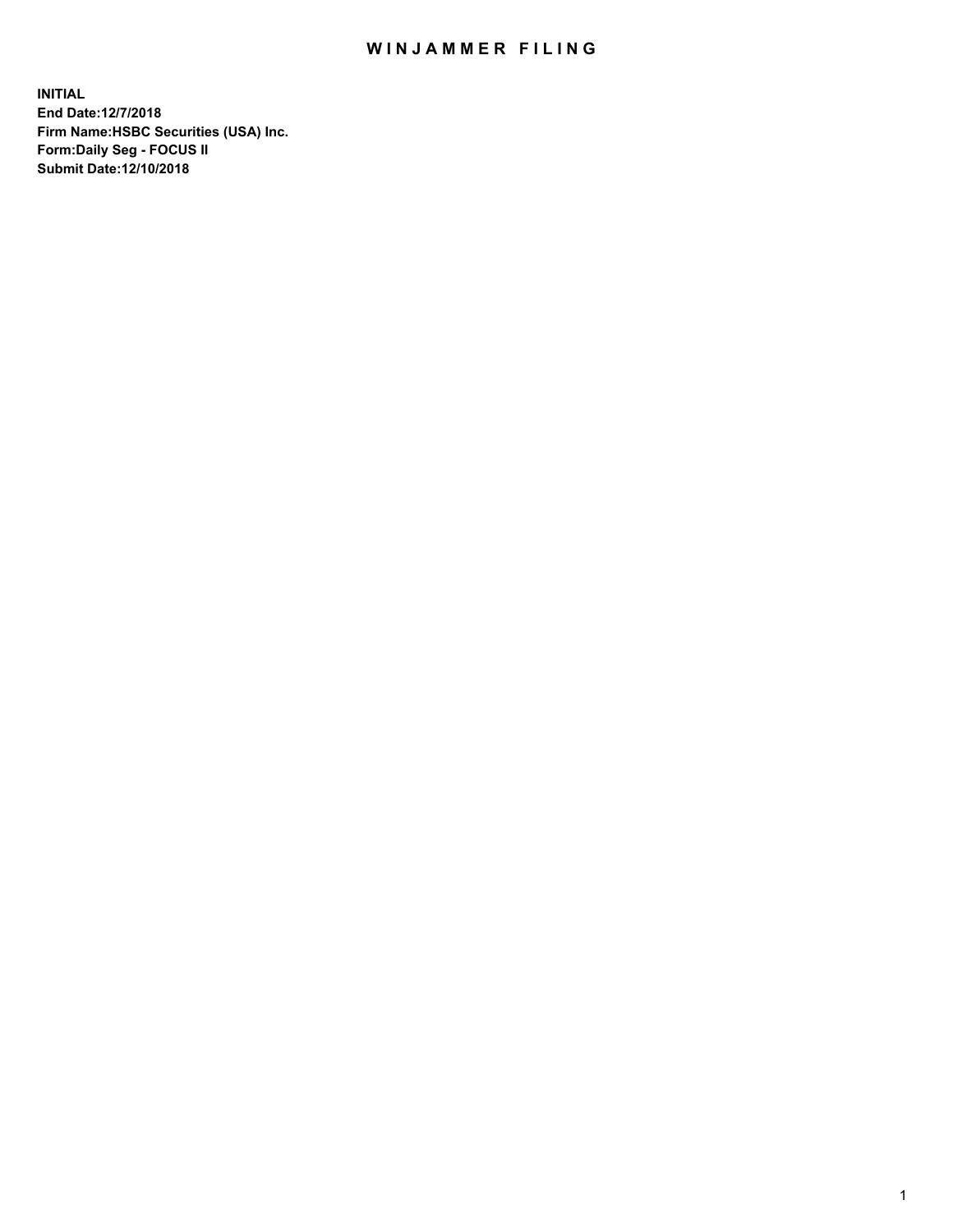**INITIAL End Date:12/7/2018 Firm Name:HSBC Securities (USA) Inc. Form:Daily Seg - FOCUS II Submit Date:12/10/2018 Daily Segregation - Cover Page**

| Name of Company                                                                                                                                                                                                                                                                                                                | <b>HSBC Securities (USA) Inc.</b>                           |
|--------------------------------------------------------------------------------------------------------------------------------------------------------------------------------------------------------------------------------------------------------------------------------------------------------------------------------|-------------------------------------------------------------|
| <b>Contact Name</b>                                                                                                                                                                                                                                                                                                            | <b>Michael Vacca</b>                                        |
| <b>Contact Phone Number</b>                                                                                                                                                                                                                                                                                                    | 212-525-7951                                                |
| <b>Contact Email Address</b>                                                                                                                                                                                                                                                                                                   | Michael.Vacca@us.hsbc.com                                   |
| FCM's Customer Segregated Funds Residual Interest Target (choose one):<br>a. Minimum dollar amount: : or<br>b. Minimum percentage of customer segregated funds required:% ; or<br>c. Dollar amount range between: and; or<br>d. Percentage range of customer segregated funds required between:% and%.                         | 109,000,000<br><u>0</u><br>0 <sub>0</sub><br>0 <sub>0</sub> |
| FCM's Customer Secured Amount Funds Residual Interest Target (choose one):<br>a. Minimum dollar amount: ; or<br>b. Minimum percentage of customer secured funds required:%; or<br>c. Dollar amount range between: and; or<br>d. Percentage range of customer secured funds required between:% and%.                            | 25,000,000<br><u>0</u><br>0 <sub>0</sub><br>00              |
| FCM's Cleared Swaps Customer Collateral Residual Interest Target (choose one):<br>a. Minimum dollar amount: : or<br>b. Minimum percentage of cleared swaps customer collateral required:% ; or<br>c. Dollar amount range between: and; or<br>d. Percentage range of cleared swaps customer collateral required between:% and%. | 100,000,000<br><u>0</u><br><u>00</u><br>0 <sub>0</sub>      |

Attach supporting documents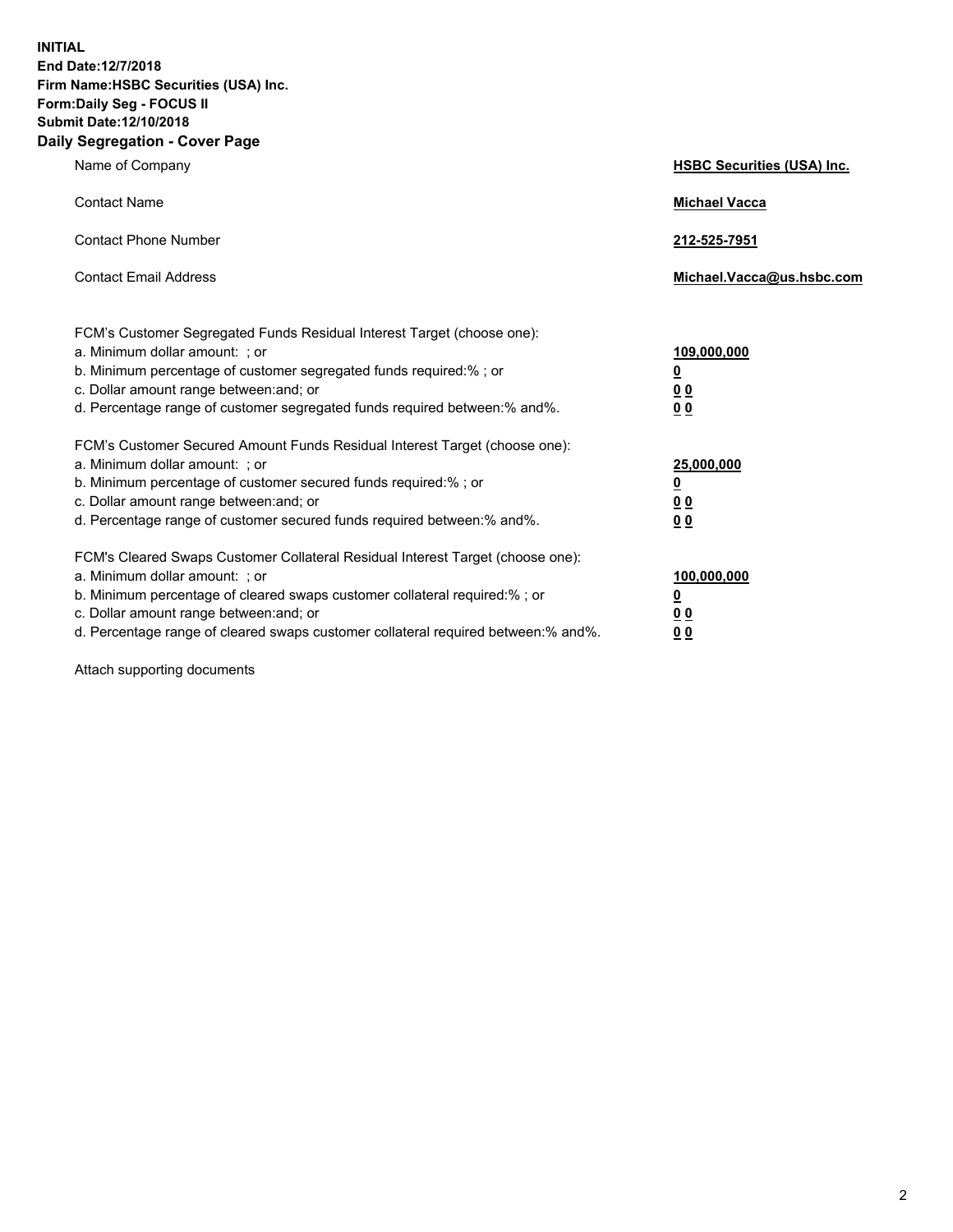**INITIAL End Date:12/7/2018 Firm Name:HSBC Securities (USA) Inc. Form:Daily Seg - FOCUS II Submit Date:12/10/2018 Daily Segregation - Secured Amounts**

|     | Foreign Futures and Foreign Options Secured Amounts                                                        |                              |
|-----|------------------------------------------------------------------------------------------------------------|------------------------------|
|     | Amount required to be set aside pursuant to law, rule or regulation of a foreign                           | $0$ [7305]                   |
|     | government or a rule of a self-regulatory organization authorized thereunder                               |                              |
| 1.  | Net ledger balance - Foreign Futures and Foreign Option Trading - All Customers                            |                              |
|     | A. Cash                                                                                                    | 33,901,810 [7315]            |
|     | B. Securities (at market)                                                                                  | 58,380,526 [7317]            |
| 2.  | Net unrealized profit (loss) in open futures contracts traded on a foreign board of trade                  | 29,396,200 [7325]            |
| 3.  | Exchange traded options                                                                                    |                              |
|     | a. Market value of open option contracts purchased on a foreign board of trade                             | $0$ [7335]                   |
|     | b. Market value of open contracts granted (sold) on a foreign board of trade                               | $0$ [7337]                   |
| 4.  | Net equity (deficit) (add lines 1.2. and 3.)                                                               | 121,678,536 [7345]           |
| 5.  | Account liquidating to a deficit and account with a debit balances - gross amount                          | 311,618 [7351]               |
|     | Less: amount offset by customer owned securities                                                           | -310,213 [7352] 1,405 [7354] |
| 6.  | Amount required to be set aside as the secured amount - Net Liquidating Equity                             | 121,679,941 [7355]           |
|     | Method (add lines 4 and 5)                                                                                 |                              |
| 7.  | Greater of amount required to be set aside pursuant to foreign jurisdiction (above) or line<br>6.          | 121,679,941 [7360]           |
|     | FUNDS DEPOSITED IN SEPARATE REGULATION 30.7 ACCOUNTS                                                       |                              |
| 1.  | Cash in banks                                                                                              |                              |
|     | A. Banks located in the United States                                                                      | 31,885,115 [7500]            |
|     | B. Other banks qualified under Regulation 30.7                                                             | 0 [7520] 31,885,115 [7530]   |
| 2.  | Securities                                                                                                 |                              |
|     | A. In safekeeping with banks located in the United States                                                  | 22,003,905 [7540]            |
|     | B. In safekeeping with other banks qualified under Regulation 30.7                                         | 29,743,050 [7560] 51,746,955 |
|     |                                                                                                            | [7570]                       |
| 3.  | Equities with registered futures commission merchants                                                      |                              |
|     | A. Cash                                                                                                    | $0$ [7580]                   |
|     | <b>B.</b> Securities                                                                                       | $0$ [7590]                   |
|     | C. Unrealized gain (loss) on open futures contracts                                                        | $0$ [7600]                   |
|     | D. Value of long option contracts                                                                          | $0$ [7610]                   |
|     | E. Value of short option contracts                                                                         | 0 [7615] 0 [7620]            |
| 4.  | Amounts held by clearing organizations of foreign boards of trade                                          |                              |
|     | A. Cash                                                                                                    | $0$ [7640]                   |
|     | <b>B.</b> Securities                                                                                       | $0$ [7650]                   |
|     | C. Amount due to (from) clearing organization - daily variation                                            | $0$ [7660]                   |
|     | D. Value of long option contracts                                                                          | $0$ [7670]                   |
|     | E. Value of short option contracts                                                                         | 0 [7675] 0 [7680]            |
| 5.  | Amounts held by members of foreign boards of trade                                                         |                              |
|     | A. Cash                                                                                                    | 7,018,714 [7700]             |
|     | <b>B.</b> Securities                                                                                       | 36,376,621 [7710]            |
|     | C. Unrealized gain (loss) on open futures contracts                                                        | 29,396,200 [7720]            |
|     | D. Value of long option contracts                                                                          | $0$ [7730]                   |
|     | E. Value of short option contracts                                                                         | 0 [7735] 72,791,535 [7740]   |
| 6.  | Amounts with other depositories designated by a foreign board of trade                                     | $0$ [7760]                   |
| 7.  | Segregated funds on hand                                                                                   | $0$ [7765]                   |
| 8.  | Total funds in separate section 30.7 accounts                                                              | 156,423,605 [7770]           |
| 9.  | Excess (deficiency) Set Aside for Secured Amount (subtract line 7 Secured Statement<br>Page 1 from Line 8) | 34,743,664 [7380]            |
| 10. | Management Target Amount for Excess funds in separate section 30.7 accounts                                | 25,000,000 [7780]            |
| 11. | Excess (deficiency) funds in separate 30.7 accounts over (under) Management Target                         | 9,743,664 [7785]             |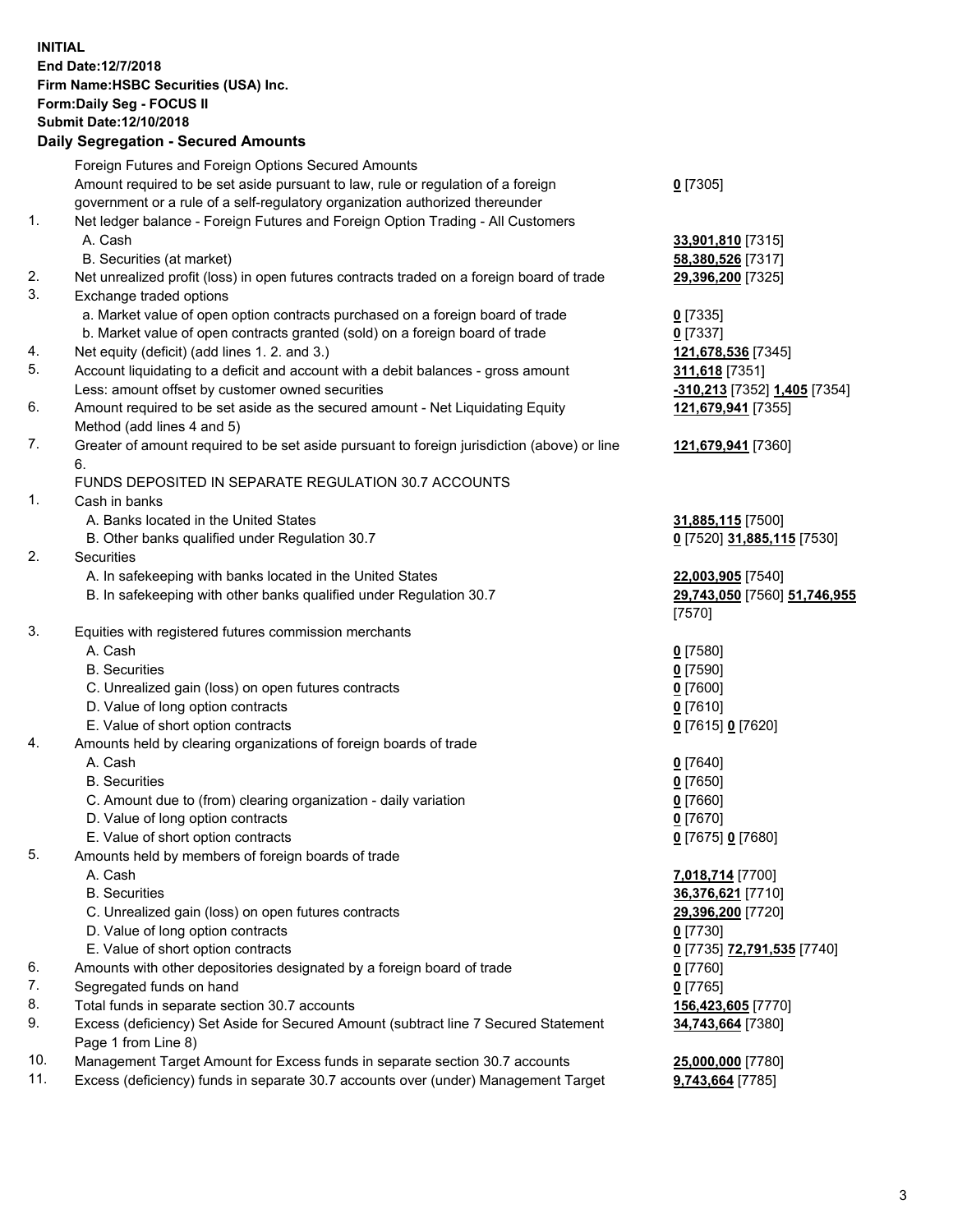|            | <b>INITIAL</b><br>End Date:12/7/2018<br>Firm Name: HSBC Securities (USA) Inc.<br><b>Form:Daily Seg - FOCUS II</b><br><b>Submit Date: 12/10/2018</b><br>Daily Segregation - Segregation Statement |                                          |
|------------|--------------------------------------------------------------------------------------------------------------------------------------------------------------------------------------------------|------------------------------------------|
|            | SEGREGATION REQUIREMENTS (Section 4d(2) of the CEAct)                                                                                                                                            |                                          |
| 1.         | Net ledger balance                                                                                                                                                                               |                                          |
|            | A. Cash                                                                                                                                                                                          | 358,646,933 [7010]                       |
|            | B. Securities (at market)                                                                                                                                                                        | 1,333,684,903 [7020]                     |
| 2.         | Net unrealized profit (loss) in open futures contracts traded on a contract market                                                                                                               | -56,201,266 [7030]                       |
| 3.         | Exchange traded options                                                                                                                                                                          |                                          |
|            | A. Add market value of open option contracts purchased on a contract market                                                                                                                      | 304,978,821 [7032]                       |
|            | B. Deduct market value of open option contracts granted (sold) on a contract market                                                                                                              | <u>-78,203,623</u> [7033]                |
| 4.         | Net equity (deficit) (add lines 1, 2 and 3)                                                                                                                                                      | 1,862,905,768 [7040]                     |
| 5.         | Accounts liquidating to a deficit and accounts with                                                                                                                                              |                                          |
|            | debit balances - gross amount                                                                                                                                                                    | 87,793,479 [7045]                        |
|            | Less: amount offset by customer securities                                                                                                                                                       | <mark>-87,793,479</mark> [7047] 0 [7050] |
| 6.         | Amount required to be segregated (add lines 4 and 5)                                                                                                                                             | 1,862,905,768 [7060]                     |
|            | FUNDS IN SEGREGATED ACCOUNTS                                                                                                                                                                     |                                          |
| 7.         | Deposited in segregated funds bank accounts                                                                                                                                                      |                                          |
|            | A. Cash                                                                                                                                                                                          | 81,059,555 [7070]                        |
|            | B. Securities representing investments of customers' funds (at market)                                                                                                                           | 49,999,941 [7080]                        |
|            | C. Securities held for particular customers or option customers in lieu of cash (at<br>market)                                                                                                   | 233,493,783 [7090]                       |
| 8.         | Margins on deposit with derivatives clearing organizations of contract markets                                                                                                                   |                                          |
|            | A. Cash                                                                                                                                                                                          | 20,835,383 [7100]                        |
|            | B. Securities representing investments of customers' funds (at market)                                                                                                                           | 288,333,561 [7110]                       |
|            | C. Securities held for particular customers or option customers in lieu of cash (at                                                                                                              | 1,018,536,600 [7120]                     |
|            | market)                                                                                                                                                                                          |                                          |
| 9.         | Net settlement from (to) derivatives clearing organizations of contract markets                                                                                                                  | -27,231,791 [7130]                       |
| 10.        | Exchange traded options                                                                                                                                                                          |                                          |
|            | A. Value of open long option contracts                                                                                                                                                           | 304,978,821 [7132]                       |
|            | B. Value of open short option contracts                                                                                                                                                          | -78,203,623 [7133]                       |
| 11.        | Net equities with other FCMs                                                                                                                                                                     |                                          |
|            | A. Net liquidating equity                                                                                                                                                                        | 17,472,891 [7140]                        |
|            | B. Securities representing investments of customers' funds (at market)                                                                                                                           | $0$ [7160]                               |
|            | C. Securities held for particular customers or option customers in lieu of cash (at                                                                                                              | $0$ [7170]                               |
|            | market)                                                                                                                                                                                          |                                          |
| 12.        | Segregated funds on hand                                                                                                                                                                         | 81,654,520 [7150]                        |
| 13.        | Total amount in segregation (add lines 7 through 12)                                                                                                                                             | 1,990,929,641 [7180]                     |
| 14.<br>15. | Excess (deficiency) funds in segregation (subtract line 6 from line 13)                                                                                                                          | 128,023,873 [7190]                       |
|            | Management Target Amount for Excess funds in segregation                                                                                                                                         | 109,000,000 [7194]                       |

16. Excess (deficiency) funds in segregation over (under) Management Target Amount Excess

**19,023,873** [7198]